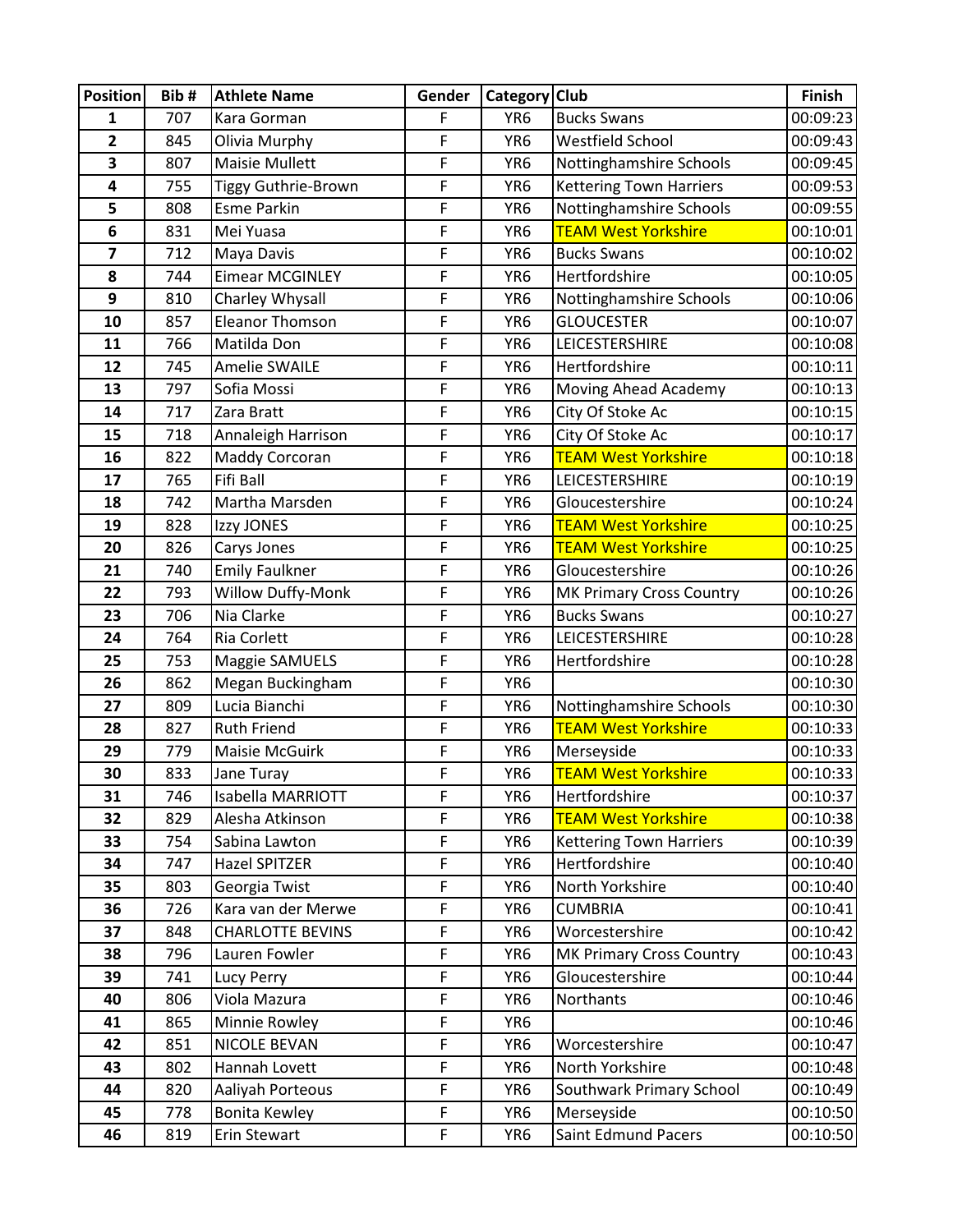| 47       | 861        | <b>Esther Felix</b>                    | F              | YR <sub>6</sub>                    |                                 | 00:10:51             |
|----------|------------|----------------------------------------|----------------|------------------------------------|---------------------------------|----------------------|
| 48       | 840        | Daisy-May Burnett                      | F              | YR <sub>6</sub>                    | <b>Warwickshire Schools</b>     | 00:10:52             |
| 49       | 775        | Florence Lilly                         | F              | YR <sub>6</sub>                    | <b>LINCOLN WELLINGTON</b>       | 00:10:53             |
| 50       | 823        | Zoe Buchan                             | F              | YR <sub>6</sub>                    | <b>TEAM West Yorkshire</b>      | 00:10:53             |
| 51       | 748        | Ada WEIDNER                            | F              | YR <sub>6</sub>                    | Hertfordshire                   | 00:10:54             |
| 52       | 771        | Hannah Jenkins                         | F              | YR <sub>6</sub>                    | LEICESTERSHIRE                  | 00:10:54             |
| 53       | 769        | <b>Emily Shield</b>                    | F              | YR <sub>6</sub>                    | LEICESTERSHIRE                  | 00:10:55             |
| 54       | 777        | <b>Grace Veevers</b>                   | $\overline{F}$ | YR <sub>6</sub>                    | Merseyside                      | 00:10:56             |
| 55       | 830        | Lily Atkinson                          | F              | YR <sub>6</sub>                    | <b>TEAM West Yorkshire</b>      | 00:10:59             |
| 56       | 776        | Evie Worrall                           | F              | YR <sub>6</sub>                    | Merseyside                      | 00:11:00             |
| 57       | 850        | <b>AMBER EDWARDS</b>                   | F              | YR <sub>6</sub>                    | Worcestershire                  | 00:11:00             |
| 58       | 780        | <b>Maisie Williams</b>                 | F              | YR <sub>6</sub>                    | Merseyside                      | 00:11:01             |
| 59       | 731        | Isla Jebb                              | F              | YR <sub>6</sub>                    | <b>CUMBRIA</b>                  | 00:11:02             |
| 60       | 752        | <b>Florence PEEL</b>                   | F              | YR <sub>6</sub>                    | Hertfordshire                   | 00:11:03             |
| 61       | 763        | Miami Pinel                            | F              | YR <sub>6</sub>                    | LEICESTERSHIRE                  | 00:11:04             |
| 62       | 713        | Fern West                              | F              | YR <sub>6</sub>                    | <b>Bucks Swans</b>              | 00:11:05             |
| 63       | 751        | Annabel LLOYD-EVANS                    | F              | YR <sub>6</sub>                    | Hertfordshire                   | 00:11:06             |
| 64       | 749        | Olivia CANNON                          | F              | YR <sub>6</sub>                    | Hertfordshire                   | 00:11:06             |
| 65       | 849        | <b>ISOBEL RAESIDE</b>                  | F              | YR <sub>6</sub>                    | Worcestershire                  | 00:11:07             |
| 66       | 867        | <b>Darcey TAPLIN</b>                   | F              | YR <sub>6</sub>                    | <b>Northants</b>                | 00:11:07             |
| 67       | 704        | Gabriella Cheung                       | F              | YR <sub>6</sub>                    | <b>Bucks Swans</b>              | 00:11:08             |
| 68       | 737        | <b>Maisie Scott</b>                    | F              | YR <sub>6</sub>                    | Gloucestershire                 | 00:11:09             |
| 69       | 757        | Isla Lennard                           | F              | YR <sub>6</sub>                    | Laxton Junior School            | 00:11:10             |
| 70       | 770        | <b>Millie Ekins</b>                    | F              | YR <sub>6</sub>                    | LEICESTERSHIRE                  | 00:11:11             |
| 71       | 792        | Millie Latraille                       | F              | YR <sub>6</sub>                    | <b>MK Primary Cross Country</b> | 00:11:11             |
| 72       | 739        | Danielle Wilson                        | F              | YR <sub>6</sub>                    | Gloucestershire                 | 00:11:12             |
| 73       | 812        | Lyla Morrow                            | F              | YR <sub>6</sub>                    | Nottinghamshire Schools         | 00:11:12             |
| 74       | 834        | Amelia Morris                          | F              | YR <sub>6</sub>                    | <b>TELFORD AC</b>               | 00:11:13             |
| 75       | 801        | <b>Brodie Barrow</b>                   | F              | YR <sub>6</sub>                    | North Yorkshire                 | 00:11:13             |
| 76       | 767        | <b>Holly Gent</b>                      | $\mathsf F$    | YR <sub>6</sub>                    | LEICESTERSHIRE                  | 00:11:15             |
| 77       | 720        | Olivia Watson                          | F              | YR <sub>6</sub>                    | Cookham running club            | 00:11:15             |
| 78       | 724        | Rosie Speight                          | F              | YR <sub>6</sub>                    | <b>CUMBRIA</b>                  | 00:11:15             |
| 79       | 709        | Carys Jones                            | F              | YR <sub>6</sub>                    | <b>Bucks Swans</b>              | 00:11:16             |
| 80       | 864        | Lili Guthrie                           | F              | YR <sub>6</sub>                    | <b>CUMBRIA</b>                  | 00:11:16             |
| 81       | 725        | Kamsiyochi Okoro<br>Isobella Parkinson | F<br>F         | YR <sub>6</sub>                    | <b>CUMBRIA</b>                  | 00:11:17             |
| 82<br>83 | 786<br>773 | Scarlett Edwards                       | F              | YR <sub>6</sub><br>YR <sub>6</sub> | Merseyside<br>LEICESTERSHIRE    | 00:11:17<br>00:11:18 |
| 84       | 716        | Evie Marsh                             | F              | YR <sub>6</sub>                    | City Of Stoke Ac                | 00:11:18             |
| 85       | 738        | Heidi Woolley                          | $\overline{F}$ | YR <sub>6</sub>                    | Gloucestershire                 | 00:11:19             |
| 86       | 787        | Hannah Aioanei                         | F              | YR <sub>6</sub>                    | Merseyside                      | 00:11:20             |
| 87       | 772        | Willow Seymour                         | F              | YR <sub>6</sub>                    | LEICESTERSHIRE                  | 00:11:21             |
| 88       | 821        | Poppy Moore                            | F              | YR <sub>6</sub>                    | <b>St Edmunds Pacers</b>        | 00:11:21             |
| 89       | 750        | Isabelle HEAD                          | F              | YR <sub>6</sub>                    | Hertfordshire                   | 00:11:24             |
| 90       | 758        | Henrietta Lyon                         | F              | YR <sub>6</sub>                    | Laxton Junior School            | 00:11:24             |
| 91       | 852        | OLIVIA GRACE PICKARD                   | F              | YR <sub>6</sub>                    | Worcestershire                  | 00:11:28             |
| 92       | 855        | MILLIE SANDERS                         | $\overline{F}$ | YR <sub>6</sub>                    | Worcestershire                  | 00:11:29             |
| 93       | 732        | Annabel Hinds                          | $\mathsf F$    | YR <sub>6</sub>                    | <b>CUMBRIA</b>                  | 00:11:31             |
|          |            |                                        |                |                                    |                                 |                      |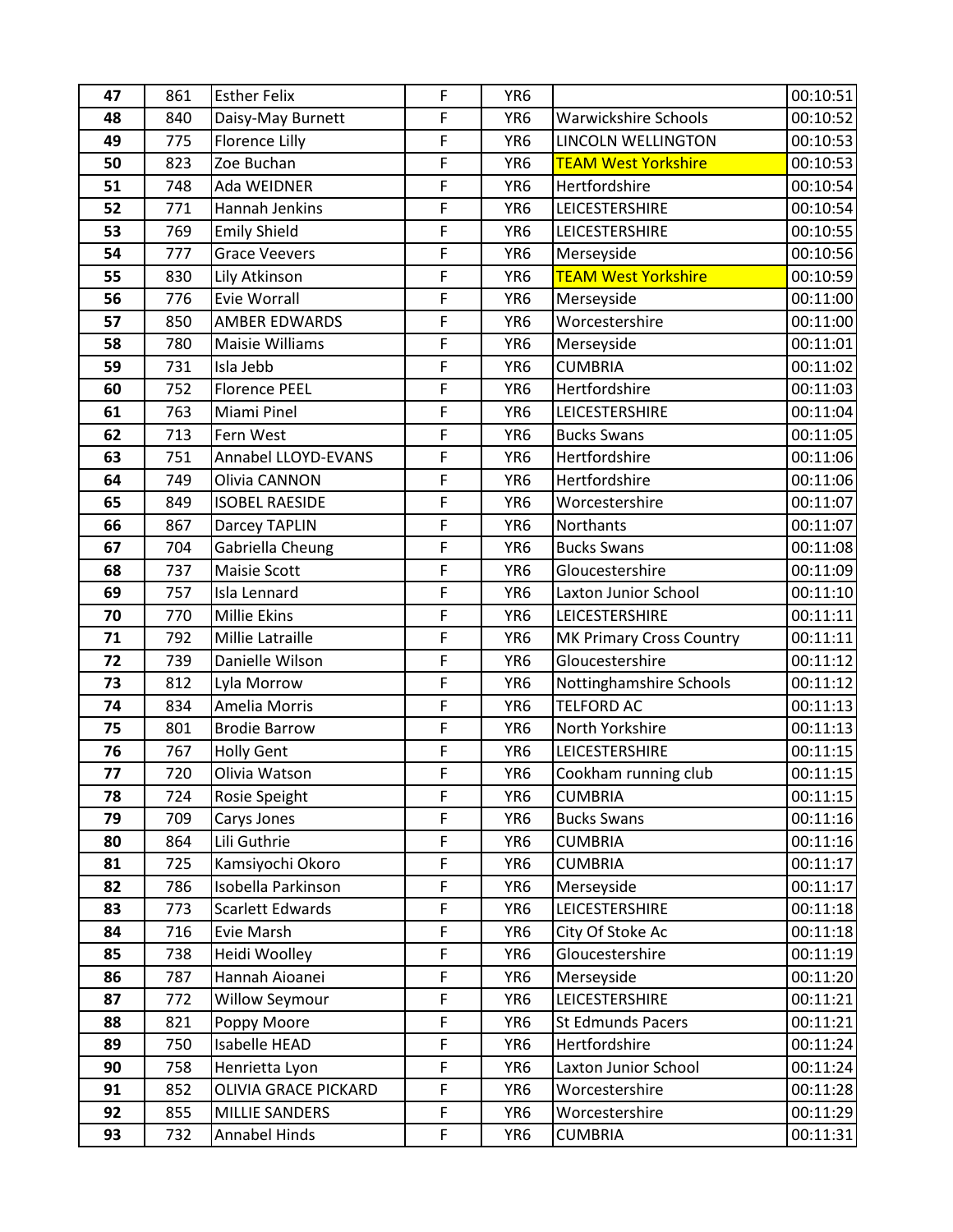| 94         | 815        | Amelie Heron                               | F              | YR <sub>6</sub>                    | rugby & northampton AC                  | 00:11:31             |
|------------|------------|--------------------------------------------|----------------|------------------------------------|-----------------------------------------|----------------------|
| 95         | 795        | Amelia KOWOL                               | F              | YR <sub>6</sub>                    | <b>MK Primary Cross Country</b>         | 00:11:31             |
| 96         | 743        | Freya Parkes                               | F              | YR <sub>6</sub>                    | Gloucestershire                         | 00:11:31             |
| 97         | 813        | <b>Isla Picker</b>                         | F              | YR <sub>6</sub>                    | Nottinghamshire Schools                 | 00:11:31             |
| 98         | 805        | Martha Nicholson                           | F              | YR <sub>6</sub>                    | North Yorkshire                         | 00:11:33             |
| 99         | 811        | Phillipa Aitchison-Bowser                  | F              | YR <sub>6</sub>                    | Nottinghamshire Schools                 | 00:11:34             |
| 100        | 854        | <b>FLEUR HIGGS</b>                         | F              | YR <sub>6</sub>                    | Worcestershire                          | 00:11:34             |
| 101        | 817        | <b>Florence Lambert</b>                    | F              | YR <sub>6</sub>                    | rugby & northampton AC                  | 00:11:35             |
| 102        | 798        | Lucy Beardsmore                            | F              | YR <sub>6</sub>                    | Newark AC                               | 00:11:35             |
| 103        | 835        | Sophie Jordan                              | F              | YR <sub>6</sub>                    | <b>Warwickshire Schools</b>             | 00:11:35             |
| 104        | 843        | Stella Sant                                | F              | YR <sub>6</sub>                    | <b>Warwickshire Schools</b>             | 00:11:36             |
| 105        | 783        | <b>Grace Cain</b>                          | F              | YR <sub>6</sub>                    | Merseyside                              | 00:11:38             |
| 106        | 785        | Isla Lawrenson                             | $\mathsf F$    | YR <sub>6</sub>                    | Merseyside                              | 00:11:38             |
| 107        | 804        | <b>Elizabeth Taylor Chadwick</b>           | F              | YR <sub>6</sub>                    | North Yorkshire                         | 00:11:39             |
| 108        | 859        | Tabithia patterson                         | F              | YR <sub>6</sub>                    |                                         | 00:11:39             |
| 109        | 728        | Alice Hardy                                | F              | YR <sub>6</sub>                    | <b>CUMBRIA</b>                          | 00:11:40             |
| 110        | 860        | Freya Edwards                              | F              | YR <sub>6</sub>                    |                                         | 00:11:40             |
| 111        | 768        | Fionnuala Brotherton                       | $\mathsf F$    | YR <sub>6</sub>                    | LEICESTERSHIRE                          | 00:11:42             |
| 112        | 722        | Lucy Latham                                | F              | YR <sub>6</sub>                    | <b>CORBY AC</b>                         | 00:11:43             |
| 113        | 784        | <b>Grace Doran</b>                         | F              | YR <sub>6</sub>                    | Merseyside                              | 00:11:43             |
| 114        | 824        | Rebecca Kingston                           | F              | YR <sub>6</sub>                    | <b>TEAM West Yorkshire</b>              | 00:11:44             |
| 115        | 842        | Rachel-Marie Sparrow                       | F              | YR <sub>6</sub>                    | <b>Warwickshire Schools</b>             | 00:11:44             |
| 116        | 799        | FRANCESCA BAGOT                            | F              | YR <sub>6</sub>                    | North Yorkshire                         | 00:11:44             |
| 117        | 727        | Lara Collin                                | F              | YR <sub>6</sub>                    | <b>CUMBRIA</b>                          | 00:11:44             |
| 118        | 788        | Elsa Wasdell                               | F              | YR <sub>6</sub>                    | MK Primary Cross Country                | 00:11:48             |
| 119        | 723        | Daisy Ritson                               | F              | YR <sub>6</sub>                    | <b>CUMBRIA</b>                          | 00:11:48             |
| 120        | 708        | <b>Holly King</b>                          | F              | YR <sub>6</sub>                    | <b>Bucks Swans</b>                      | 00:11:48             |
| 121        | 863        | Erin Caygill                               | F              | YR <sub>6</sub>                    |                                         | 00:11:49             |
| 122        | 837        | <b>Elsie Hughes</b>                        | F              | YR <sub>6</sub>                    | Warwickshire Schools                    | 00:11:50             |
| 123        | 736        | Imogen McBurnie                            | F              | YR <sub>6</sub>                    | <b>East Cheshire Harriers</b>           | 00:11:53             |
| 124        | 701        | Imogen Lawson-evans                        | F              | YR <sub>6</sub>                    | Austrey school                          | 00:11:53             |
| 125        | 734        | Eleanor Gibson                             | F<br>F         | YR6                                | <b>Darlington Harriers</b>              | 00:11:58             |
| 126        | 760        | Sarah Clough                               | $\overline{F}$ | YR <sub>6</sub>                    | Laxton Junior School                    | 00:11:59             |
| 127<br>128 | 844<br>800 | <b>Esme Street</b><br><b>Effie Wickens</b> | F              | YR <sub>6</sub><br>YR <sub>6</sub> | Warwickshire Schools<br>North Yorkshire | 00:12:00<br>00:12:01 |
| 129        | 702        | <b>Bluebell Harrison</b>                   | F              | YR6                                | <b>Bourton Road Runners</b>             | 00:12:04             |
| 130        | 703        | Felicity Andrews-Wilson                    | $\mathsf F$    | YR6                                | <b>Bucks Swans</b>                      | 00:12:07             |
| 131        | 841        | Evie Bierton                               | F              | YR6                                | Warwickshire Schools                    | 00:12:09             |
| 132        | 730        | <b>Grace Goligher</b>                      | F              | YR6                                | <b>CUMBRIA</b>                          | 00:12:10             |
| 133        | 818        | Matilda Swallow                            | $\mathsf F$    | YR <sub>6</sub>                    | <b>Rutland Athletics</b>                | 00:12:18             |
| 134        | 838        | Sophie Rothen                              | F              | YR6                                | Warwickshire Schools                    | 00:12:21             |
| 135        | 715        | Jessica Swift                              | $\mathsf F$    | YR <sub>6</sub>                    | City Of Stoke Ac                        | 00:12:23             |
| 136        | 729        | Evie Youngman                              | F              | YR6                                | <b>CUMBRIA</b>                          | 00:12:26             |
| 137        | 836        | Ronniee Sorrell                            | $\mathsf F$    | YR6                                | Paddox primary                          | 00:12:29             |
| 138        | 866        | Jade CURRIE                                | F              | YR <sub>6</sub>                    | LEICESTERSHIRE                          | 00:12:29             |
| 139        | 735        | <b>Harriet Saunders</b>                    | F              | YR <sub>6</sub>                    | DERBY TRIATHLON CLUB                    | 00:12:31             |
| 140        | 710        | Kiana Khaki                                | $\mathsf F$    | YR <sub>6</sub>                    | <b>Bucks Swans</b>                      | 00:12:34             |